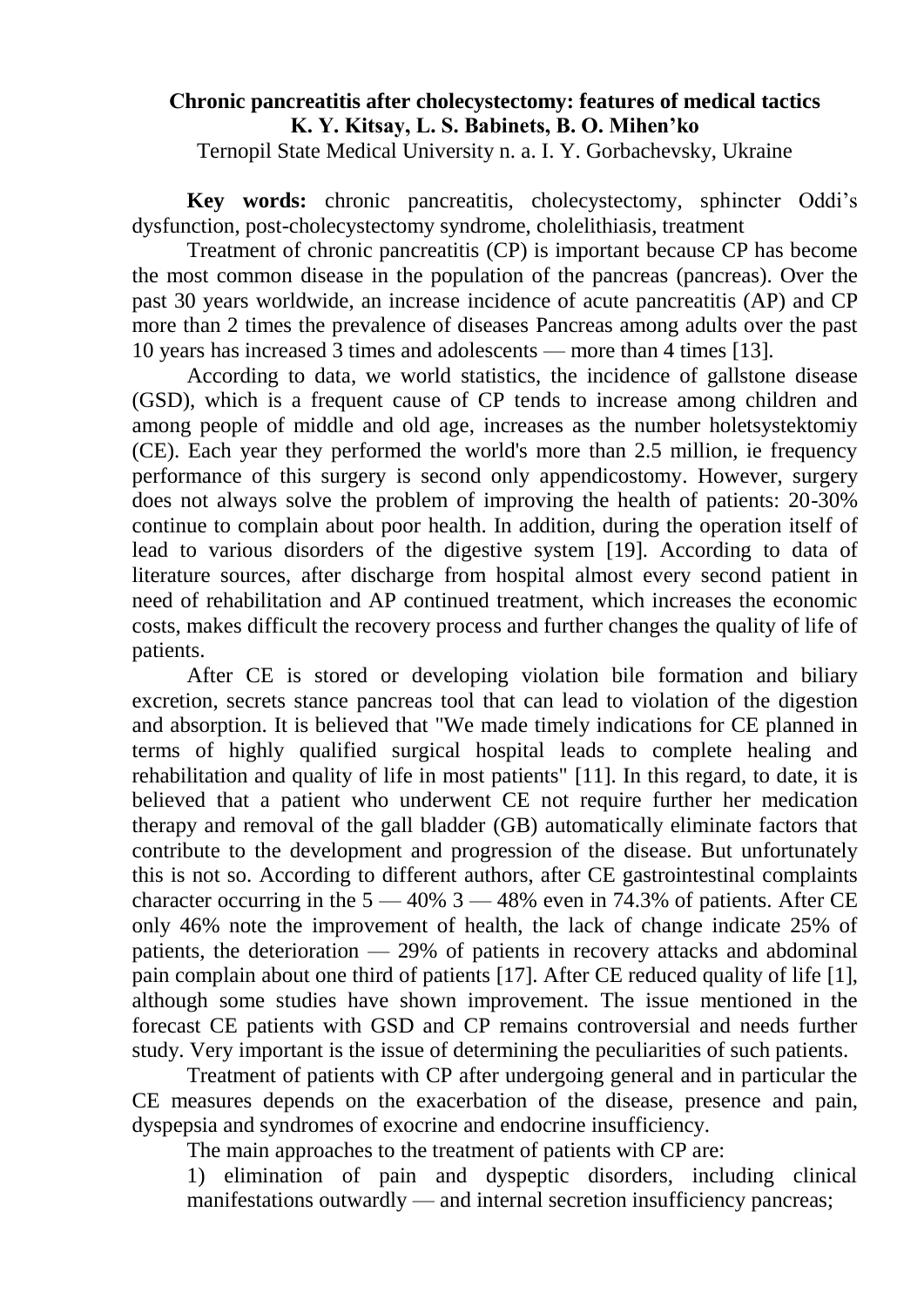2) elimination of inflammatory changes in pancreas and related damage other organs;

- 3) therapy complications requiring surgical intervention;
- 4) prevention of complications and rehabilitation of patients;
- 5) quality of life.

Conservative treatment should be directed at correcting functional and structural defects that existed prior to the transaction have evolved as a result of surgery. Treatment should the compensation wool GB absence, benefits and you of the digestive system to adapt to new conditions. The goal of treatment is to restore normal fasting bile and pancreatic secretions of the biliary and pancreatic ducts along the duodenum (duodenum). In patients with CP after clinical CE may be associated with a mine chemical composition of bile, a violation of its passage in the duodenum, sphincter Oddi's dysfunction (SO), the development of bacterial overgrowth in the gut. Thiscorrection of these disorders is the main task treatment.

An important role in the treatment of patients with CP diet plays. Established that the premature start loading food contributes to early relapse. Adverse effects of oral food load in terms of early onset associated with stimulation of exocrine pancreatic secretion in pancreatic ducts compressed edema and recurrent lesions enzyme as edema and necrosis of acinar cells parenchyma pancreas. Basic principle th diet of patients with CP [18] in the first  $1 - 2$  days from the beginning of aggravation — hunger. For this purpose, prohibited eating to reduce the secretion pancreas. Amid therapy for improving the general condition of the patient can be transferred to a limited initially, and later to a full oral diet. Thus are the basic principles of diet therapy of patients with  $CP$  — food should be mechanically and chemically gentle, low-calorie, contain normal physiological protein (30% with the inclusion of animal protein). Excluded foods that cause bloating, containing crude fiber, rich in extractive substances stimulate the secretion of digestive juices tion. In Xu meals prepared in boiled, steamed, liquid or semi-liquid konsysten tion. Diet and Dr. bnyy  $-5 - 6$  times a day.

Recently, many scientists, gastroenterologists do not recommend refer to established guidelines AM I. Pevzner year of medical nutrition. However, in our opinion, these classic many valuable recommendations that did not lost relevance. So w ith the improvement of the patient with CP it should translate into food type before th option №5p diet for M. I. Pevzner et al. Limit stimulants of pancreatic secretion, salt and  $8 - 10$  grams per day, fat  $40 - 60$  grams per day of carbohydrates to 200 g per day, excluding broth, extractives, spices, fried, smoked foods, onions, garlic, solid tea and coffee [6]. The main way a stable flow of remission is careful adherence to a dietary regime. Food should contain increased amounts of protein  $-120 - 140$  g/day is recommended to reduce the amount of fat. The diet of patients in remission include basically the same products in acute, but meals may be less gentle. The food is prepared in the form of mashed, steamed or baked in the oven. Patients are not recommended to use fatty and spicy foods, acidic varieties of apples and fruit juices, alcoholic and soft drinks, as well as products that promote the appearance of bloating or reinforce it. In the complex treatment of pain in CP patients requires a strict diet, exclusion of alcohol and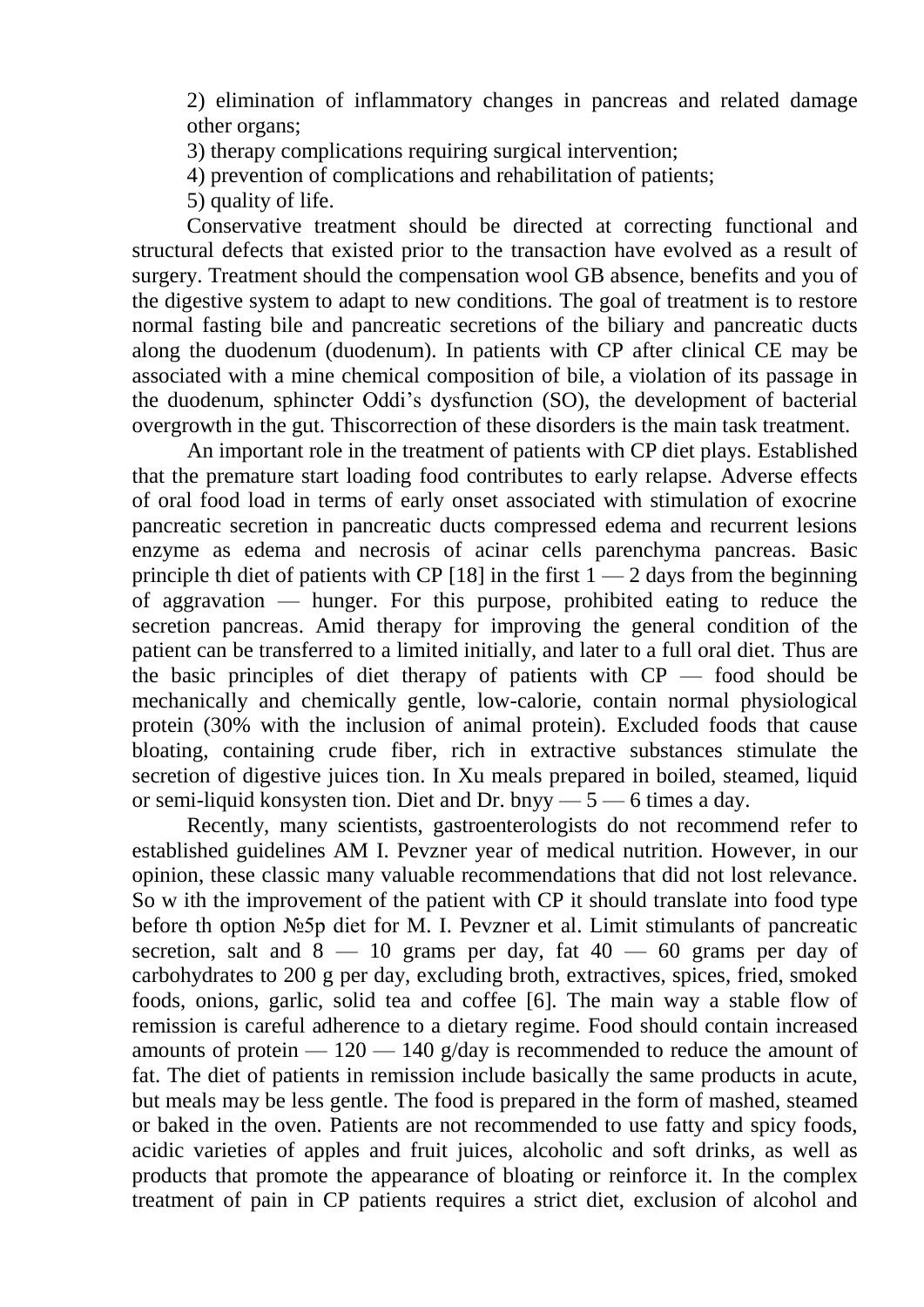tobacco, carbonated beverages, smoked, fried and fatty foods, condiments, as they may cause spasm of SO.

Depending on the health and condition of the patient for the treatment of CP using various drugs, agents that reduce the secretion of pancreas, often antacids  $(Maalox, Almagel, etc.).$  H<sub>2</sub>-antagonists — histamine receptors (Kvamatel, hastrosydyn et al.); proton pump inhibitors (omeprazole, rabeprazole, esomeprazole, etc.) anticholinergics (gastrotsepin, atropine, and platifillin etc.). enzymes; agents that inhibit the activity of pancreatic enzymes (kontrikal, hordoks); spazmolity K (no-spa, dyuspatalin); prokinetic (Motilium, tserukal et al.); bezbolyu of onshore facilities (baralgin, NSAIDs, etc.); antibiotics; plasma substituting solutions (glucose  $5 - 10\%$  reopolyglukine etc.) [4].

The main reason of pain at CP is hypertension in the ductal system pancreas. Therefore pain can be eliminated measures aimed at reducing the pressure in the ducts, reduce edema and inflammatory infiltration pancreas, without the use of analgesics. To reduce the secretion Pancreas prescribed ranitidine, famotidine, omeprazole, octreotide. It is advisable to start with octreotide 100 mcg 3, the basics of daily subcutaneously. The average course of treatment is 5 days. With little clinical effect daily dose can be increased to 600 mg. At the same time patients showed destination blockers of gastric secretion parenterally within  $3 - 5$  days, then — orally to restore structural and functional activity of pancreas. Showing antacids with high acid-neytralizu onshore activity every  $2 - 3$  hours. [5]. It is worth to note that biliary hypertension and inflammation reduce the supply of drugs in the lesion. In this regard heparinization of LMWH by improving microcirculation increases the effectiveness of therapy.

T o prevent formation of biliary sludge need to reduce the amount in the diet of foods containing cholesterol (animal fats) and fatty acids (fried foods). The drug renews correspondent and biochemical composition of bile, its physical and chemical properties, reduces its lithogenicity is ursodeoxycholic acid ("Ursofalk"). Acceptance of the drug at a dose of  $5 - 10$  mg/kg/day is shown not only in the municipal economy, but after CE for in ofilaktyky recurrence of cholelithiasis. [7] Long-term therapy "Ursofalkom" warns 75% of the development of idiopathic recurrent pancreatitis attacks, which in most cases is caused by miliary sludge. After CE "Ursofalk" should be taken within 6 months. You can use either "Henofalk" or "Ursofalk", or a combination (level of evidence A). "Henofalk" taken at a dose of 15 mg/kg/day before bed, drinking liquid.You can use a combination of "Heno Falk"  $7 - 8$  mg/kg/day with "Ursofalk" a dose  $7 - 8$ mg/kg/day once in the evening, drinking liquid. This treatment allows for dissolution of cholesterol stones in 70 — 90% of patients.

Drug treatment of dyskinesia SO aimed at removing muscle spasm chap days are the last. For this purpose, use the following drugs: drotaverine (no-spa), Gal and adults. However, these drugs are nonselective with regard to SO, have many adverse effects caused by the action on the smooth muscles of blood vessels, the urinary system and all parts of the digestive tract. With selective antispasmodic used as gastrotsepin with nonselective — drugs belladonna, platifillin, metacin, but when taking drugs of this group there is a broad range of side effects: dry mouth,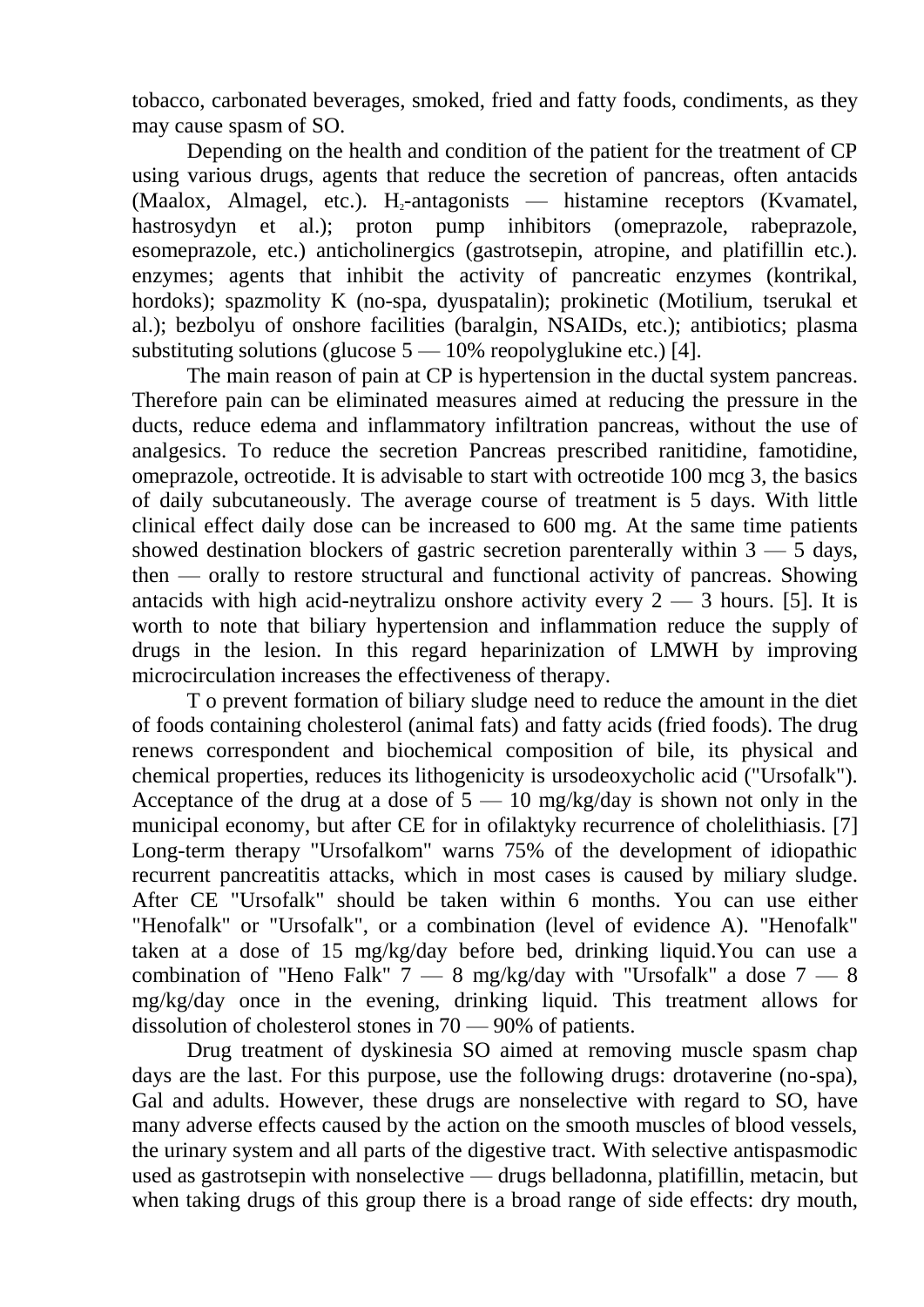urinary retention, constipation, increased intraocular pressure, drowsiness. also among antispasmodic s taking calcium channel blockers (nifedipine, amlodipine, verapamil), but they have multiple cardiovascular effects, primarily vasodilatation, and therefore not widely used in the treatment of dyskinesia C A.The most effective myotropic selective antispasmodic with a direct action — "Duspatalin" (mebeverin) — its plentiful relaxation selectivity with regard to  $SO(20)$  — 40 times greater than the effect of papaverine. K RIM addition, the drug does not cause undesirable hypotension intestine. The drug is taken 1 capsule twice a day before meals (200 mg mebeverinhydrochloride in the form of micro spheres coated with acid-coated). Course duration is  $2 - 3$  weeks. By manuf that the development of pancreatic th th ball helps hypertonicity as SO, which causes intraductal hypertension in S, and its failure, which results in duodenopancreatic reflux and activation of pancreatic enzymes in Wirsung's duct. Removing spasm SO and preventing its failure duspatalin blocking offense mechanisms of CP and pancreatic pain [15]. Efficiency of "Duspatalin" in postcholecystectomical syndrome (PHES) is proved. In addition, "Duspatalin" effectively corrects the activity of SB in physics and chemistry GSD stage, ie in case of sludge formation after CE [10].

Another recommended in such situations ratom drugs with spasmolytic action is deston O (himekromon). This is choleretic drug increases the formation and excretion of bile, has antispasmodic in selectively in effect on the bile ducts, SO, does not reduce the motility of the gastrointestinal tract, reduces stagnation of bile, prevents the crystallization of cholesterol and thus the development of cholestasis. The product is appointed for 30 minutes to  $200 - 400$  mg 3 times a day for two weeks.

In restoring the normal outflow of bile in the absence GB along with cross SB great importance pressure level in the KDP. If it exceeds the secretory pressure of bile and pancreatic juice, they will be deposited in iliary and pancreatic ducts of the consequences. In this regard, reduction of duodenal hypertension is considered a condition for treatment of dyskinesia SO. When choosing a treatment strategy should take into account the main pathogenetic mechanism of duodenal hypertension is excessive content of liquid and gas in the lumen of the duodenum, resulting in fermentation putrefactive processes caused by microbial contamination. For decontamination of KDP spend  $1 - 2$ nd seven-day course of antibiotic therapy with mediation drug at the next course of treatment. Antibiotics should even prescribe a prophylactic purpose, without waiting for the development of septic complications. For empirical antibiotic should take into account the degree of penetration of the drug into the fabric of pancreas relative sensitivity of microbial flora (Escherichia coli, staphylococcus) and the presence pancreotoxicity. Carbapenems, fluoroquinolones well into the fabric of the pancreas, creating a concentration there, far exceeding the minimum oppressed plentiful. When fungal fluconazole is the drug of choice. Drugs Mr. tissue and the concentration at which to run than the minimum thick — penicillins broad spectrum, cephalosporin III and V and generations. Aminoglycosides, cephalosporins and generation tetracyclines poorly penetrate the pancreas does not provide even minimal oppressed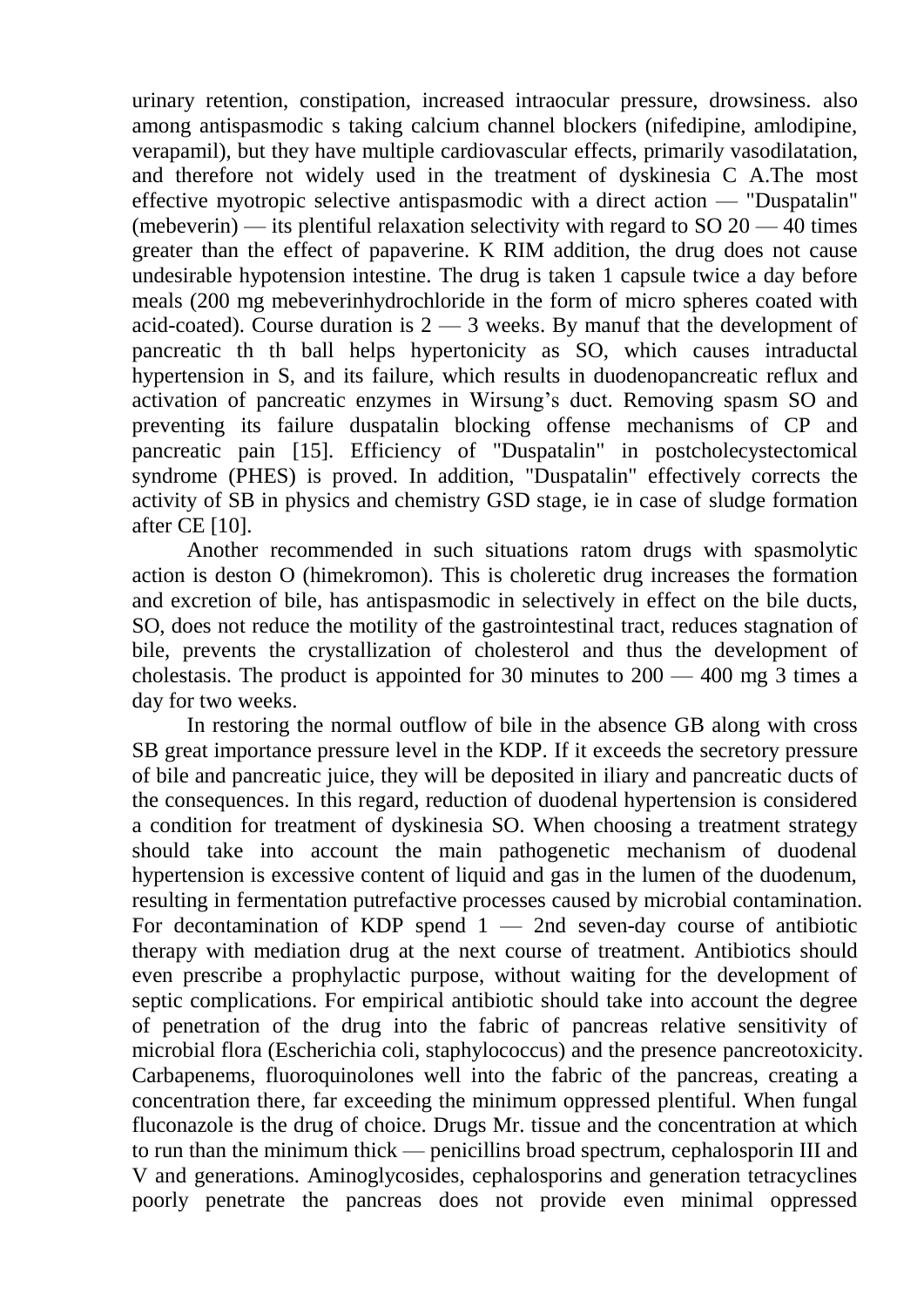concentration. In biliary pancreatitis, especially in cholangitis, reasonable, ampioks  $(4 - 6$  g per day, cefoperazone  $(2 - 4)$  grams per day) Biseptol, nitrofurans). Remember that causes the formation of ceftriaxone, the white ing sludge and pankreotoksychnymy are the following antibiotics: rifampicin, isoniazid, sulfonamides and sulfasalazine, which is why they should not be applied in pancreatitis [8]. Drugs of choice are: doxycycline  $-0$ , 1 g twice daily Biseptol  $-$ 950 mg twice daily furazolidon  $-0$ , 1 mg three times daily, ciprofloxacin  $-250$ mg twice daily [14]. Simultaneously with the value intestinal antiseptic in some casesused prebiotics. With diarrhea — Hilak — forte 60 drops three times a day for 1 week, then 30 drops three times a day for 2 weeks. In the case of constipation — lactulose  $1 - 2$  tablespoons 1 per day until normalization of stool. After the antibiotic therapy are shown probiotics. One of the prominent representatives of probiotics is bifiform appointed 1 capsule twice daily for 2 weeks.

An important role in the development of functional disorders and chronic abdominal pain is played psycho-social factors and social deadaptation. It is believed that they may be primary in the development of functional disorders, and combined with a genetic predisposition determine the formation of motor disorders and visceral hypersensitivity. Testing patients for the scale we psychosomatic complaints indicates a gain after suffering psychosomatic CE that causes of psychosomatic correction (tranquilizers, antidepressants, antipsychotics).

Visceral pain of pathology would iliarnoyi system occurs in response to a rapid increase in intraductal pressure and stretching wall GB and through irritation of pain receptors located in the muscular membrane of these organs. Causes of bile hypertension and biliary colic varied, but the advantages are appointed but with dyskinesias and tsiey SO PHES. In hypersevretory forms of CP, which occurs usually with intense recurrent pain that brings patients physical and mental suffering, an important pathogenetic importance relieve pain [16].

In the first stage, the task is to create a functional Pancreas peace, because active pancreatic secretion is the main cause of increasing hydrostatic pressure in the ductal system pancreatic at constrained outflow (the main cause of pain). This is achieved in the following ways:

- receiving large doses of current drugs polyenzyme (Creon, mezim forte). The high concentration of enzymes in the duodenum causes inhibition pancreatic exosecretion by inhibiting the release of cholecystokinin in the duodenum and secretin, who are normally stimulate the secretion of pancreas. Also contributing to the disappearance of digestive disorders that lead to the appearance of dyspeptic disorders (flatulence, diarrhea) [3];
- maximum inhibition of acid gastric secretion inhibitors by taking proton pump, H2-blockers of receptors secretion of histamine. It hydrochloric acid gastric juice, moving in the duodenum, stimulates formation of secretin and pancreozymin that dramatically increase exosecretion of pancreas;
- $\overline{\phantom{a}}$  introduction sandostatin or octreotide synthetic analogue of the hormone somatostatin, which inhibits the formation of secretin and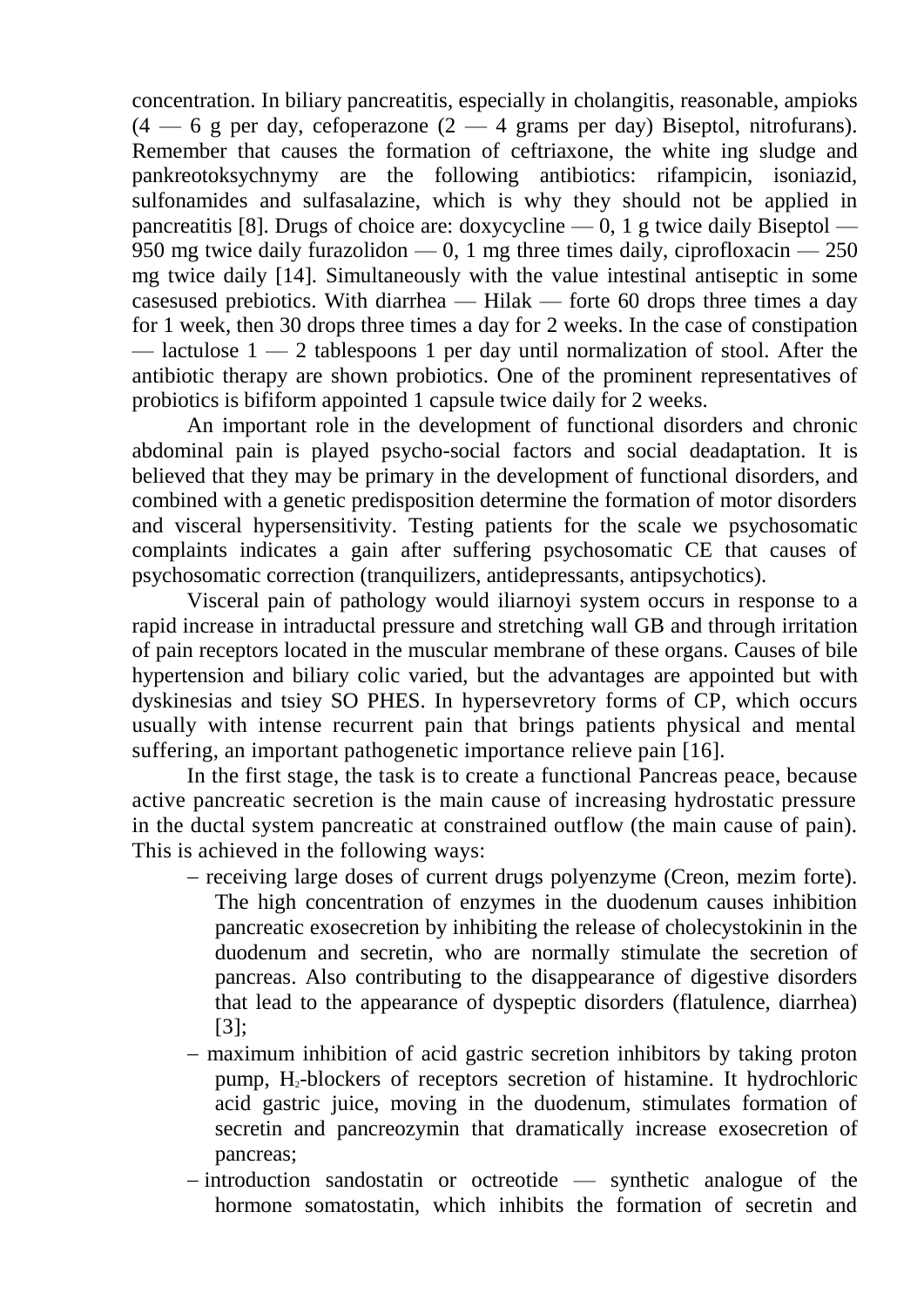pancreozymin in the duodenum and increases the release of endogenous morphine (endorphins and enkephalins) that do pain-relief and effect and affect the general adaptation syndrome.

These measures reduce and relieve pain by reducing hypertension in the ductal system pancreas.

Pain-relief effect in CP have antioxidants (1-methionine, carotene, vitamins C and E, selenium) —decreases pain in 90.0% of patients, including 30.0% — pain disappeared completely.

When patients the phenomenon of "evasion of pancreatic enzymes in the blood" of the authors continue to recommend the appointment of protease inhibitors and kinine imbalance correction — aprotytin and its analogs (contrical, hordoks) which inactivate trypsin in the bloodstream and can limit and reduce fire autolysis inflammatory tissue swelling pancreas. In the case for the hen to purchase these measures insufficient pain, prescribe narcotic analgesics, metamizol sodium or analginum, combined analgesic baralgin, diclofenac (voltaren) ketaprofen paracetamol.

According to the data of literature and clinical observations, drugs "Deksalhyn" and "Spazmomen" showed a high therapeutic efficacy, particularly pain was stopped in all patients with PHES. "Deksalhin" in patients with PHES has a pronounced analgesic and anti-inflammatory effect of an intramuscular administration in the first  $30 - 45$  minutes. and rapid drug of choice in cases where tablets antispasmodic and not full relief of pain; also during diagnostic manipulations (upper endoscopy, duodenal intubation) during the implementation of which is necessary to quickly eliminate painful spasm. The study "Spazmomen" showed a pronounced therapeutic effect, due to antispasmodic action, and in 50% of patients after treatment with this drug was found decrease pain [12].

The use of inhibitors of proton n th pump (PPI) (omeprazole, pantoprazole, lansoprazole, rabeprazole, etc.) In CP justified because they inhibit the synthesis of hydrochloric acid pair is Talne cells of the gastric mucosa, resulting in greatly reduced production of secretin and exocrine in activity pancreas. Preparations are marked with pain-relief effect of pancreatitis in patients resistant to H  $_2$  histamine -term blockers. Development hypoacid temporary condition, especially in the treatment of omeprazole, may lead to increased abdominal bloating or diarrhea and that is why PPI at CP appoint only  $8 - 10$  days.

The presence of the majority of patients relative enzyme deficiency resulting in destruction of digestive enzymes duodenal and thin intestine microflora, reducing the level of intraduodenal pH, as well as disruption of mixing them with food chyme is the justification for the appointment of enzyme preparations. Enzymes pancreas have not only digestive function, but also regulate motor function of the stomach and duodenum. The tendency to diarrhea prescribe pancreatin: mezim forte, Creon, and other 1 dose three times daily with meals; the tendency to constipation — combination products containing pancreatin, bile acids, hemicellulose, Festal, digestal 1 tab. daily with meals. Adequate therapy PHES pancreatic enzymes requires the use of modern drugs with high efficiency and reasonable price. A common recommendation is therapeutic purpose enzymes in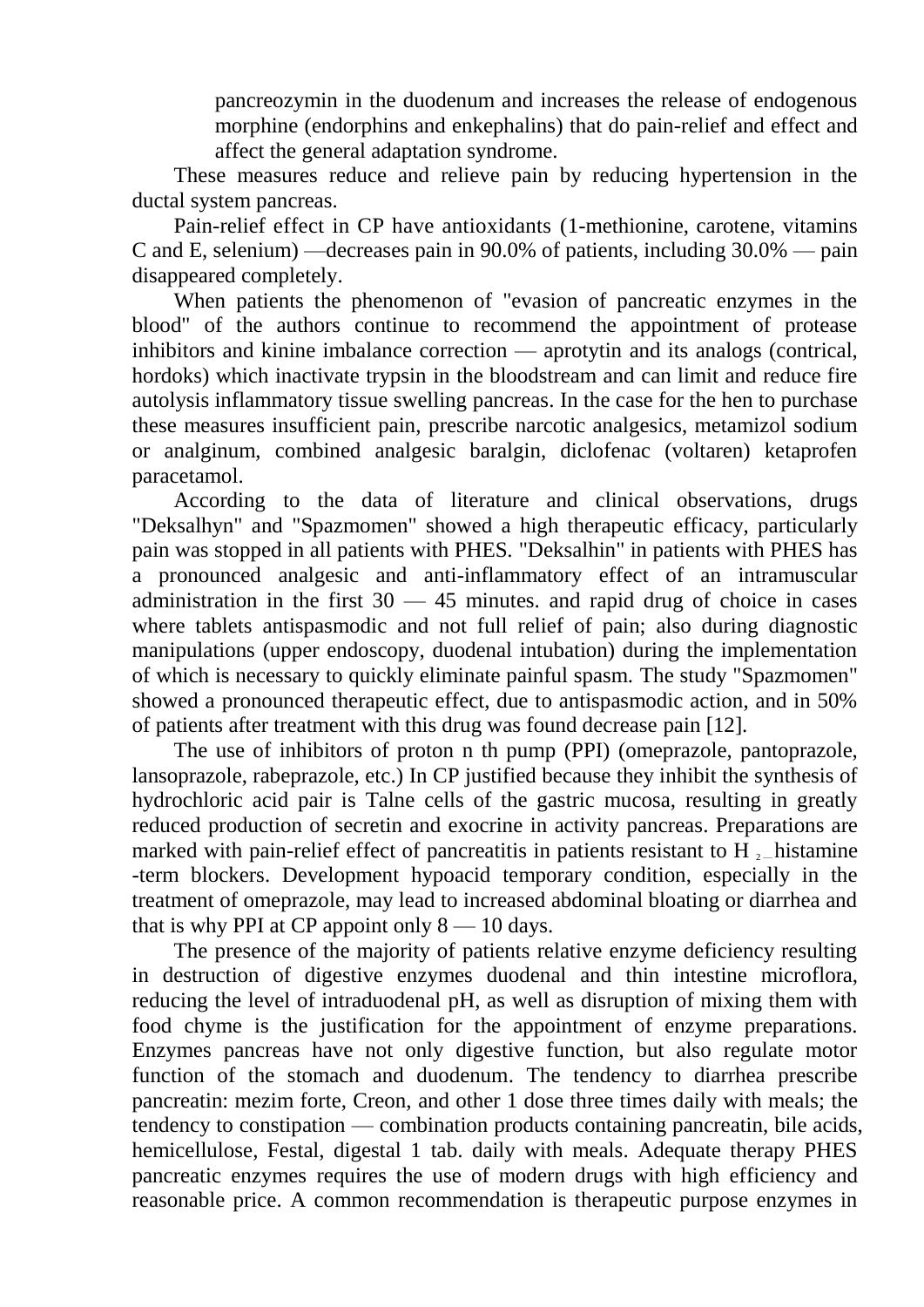the postoperative period in sufficient doses for 20 minutes for  $2 - 3$  months, and further maintenance therapy for another  $1 - 2$  months to achieve full effect. Preparations pancreatic enzymes are non-toxic and safe, are characterized by a very small number of adverse events that are not always associated with taking the drug, representing a manifestation of the underlying disease (diarrhea, discomfort in the abdomen).

In now and cords and also established that microgranules dosage forms of drugs have enzymatic ü advantages over tablets. Preparations containing minimicrospheres (Creon 10 000 and Creon 25 000), is the first choice of enzyme therapy. Its advantages are: minimicrospheres presentation, high activity enzymes, reliable and sour is stable, but at the same time soluble shell in the duodenum, the presence in the preparation of additional lipolytic enzyme.

To normalize the stool when constipation shown "mukofalk" and/or "Duphalac." Both drugs are safe and effective. The advantage of "mukofalk" is the possibility of selecting the dose for the treatment of both a crepe and diarrhea, and in that it helps reduce blood cholesterol levels. "Duphalac" in PHES shown not only that weaken possesses abundant action, but it m having pronounced prebiotic effect, in addition, "Duphalac " reduces the lithogenic properties of bile.

Enzymatic pancreas failure naturally accompanied by bloating and pochasche Mr. tion emptying, which is why, for the removal of the manifestations appropriate to appoint smectite, which has effects absorbs decay products, toxins Pathogenic 's and opportunistic bacteria [8]. Also, to stimulate the recovery of cell membranes and maintain the balance between nitric peroxide not nnyam lipids and antioxidant protection to include comprehensive treatment and antioxidants, including tocopherols, ascorbic acid, "Methionine", "Unitiol" [9].

Providing outflow secret pancreas is made using endoscopic techniques when violations are organic in nature (constrictive papillitis) or through medication, if available breach functional nature (duodenostasis, spasm or failure SO) [6]. In the presence of biliary hypertension, choledocholithiasis, constrictive papillitis according to prescribed indications balloon dilatation or papillosphincterotomy removing stones from the common bile duct.

Patients with CP and PHES Rehabilitation prescribed physiotherapy (mud, magnetic) and spa treatment. Typically, spa treatment is prescribed 6 months after CE. In the complex include rehabilitation of water and low average mineralization "NAFTA", "Morshyn", which in turn reduces intraduodenal pressure, reduce hypertonicity SO, stimulate bile formation, bile, exocrine function pancreas [2].

For at last renaissance experiencing "pure" non-drug methods of correction of patients with CP and, in particular, after undergoing CE, which should be widely included in the comprehensive rehabilitation of patients after their scientific and clinical justification. The range of these methods is very large, classic acupuncture, homeosyniatriya, homeopathy, herbal medicine, multifrequency metal application, informotherapy and others.

## **References:**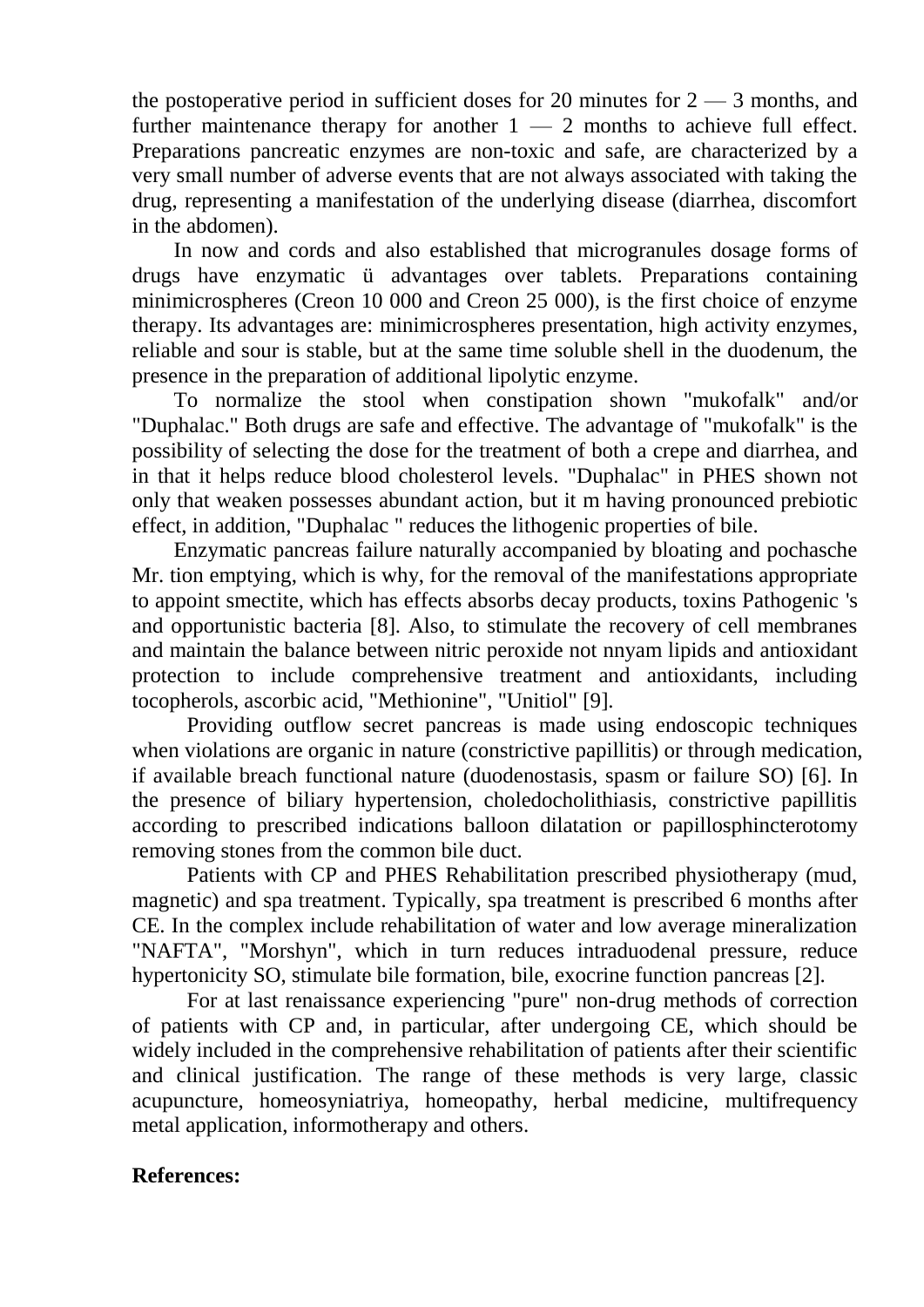- 1. Анохіна Г. Особливості тераії хворих постхолециститектомічними синдромами/Г. Анохіна, І. Лопух // Ліки України. — 2000. — № 9. — С. 40–44.
- 2. Бабаков К. Ранняя реабилитация больных, перенесших операции на билиарной системе/К. Бабаков, Н. Драгомирецкая, О. Кондратюк // Мед. реабилитация и курортология. — 2000. — № 2. — С. 33–36.
- 3. Вruno M. I. Exocrine pancreatic insufficiency: efficacy of enzyme replacement therapy/M. I. Bruno. — Amsterdam : Thesis publishers, 1995.  $- P. 160.$
- 4. Васильев Ю. В. Хронический панкреатит: диагностика, лечение/Ю. В. Васильев // Международный медицинский журнал. — 2006. — № 4. — С. 63–68.
- 5. Губергриц Н. Б. Возможности препарата «Октра» в купировании абдоминальной боли при хроническом панкреатите/Н. Б. Губергриц, Г. М. Лукашевич, Н. В. Беляева //Сучасна гастроентерологія. — 2012. —  $N<sub>2</sub>$  4. — C. 55–61.
- 6. Губергриц Н. Б. Клиническая панкреатология/Н. Б. Губергриц, Т. Н. Христич. — Донецк, 2000.
- 7. Губергриц Н. Б. Постхолецистэктомический синдром. Часть ІІ. Лечение/Н. Б. Губергриц, А. В. Юрьева, П. Г. Фоменко // Сучасна гастроентерологія. — 2006. — № 3.— С. 76–80.
- 8. Губергриц Н. Б. Хронический панкреатит. 2. Лечение // Лікування та діагностика. — 2003. — № 1. — С. 47–58.
- 9. Губергріц Н. Б. Антигомотоксична терапія в реабілітації хворих з хронічним панкреатитом : метод. рек/Н. Б. Губергріц, В. Я. Колкіна. — К.,  $2005. - 32$  c.
- 10. Дюспаталин при физико-химической стадии желчнокаменной болезни/В. Максимов, С. Бунтин, С. Каратаев [и др.] // Врач. — 2003.  $-$  No 5.  $-$  C. 47-49.
- 11. Желчнокаменная болезнь/С. А. Дадвани, П. С. Ветшев, А. М. Шулутко, М. И. Прудков. — М. : Видар-М, 2000. — 150 с.
- 12. Звягинцева Т. Д. Патогенетическая коррекция билиарной боли при постхолецистэктомическом синдроме и дисфункции сфинктера Одди. Т. Д. Звягинцева, А. И. Чернобай // Сучасна гастроентерологія — 2012. —  $N_2$  6. — C. 81–92.
- 13. Некоторые вопросы эпидемиологии хронического панкреатита // Клинико-эпидемиологические и этно-экологические проблемы заболеваний органов пищеварения : материалы ІІІ Восточно-Сибирской гастроэнтерологической конференции/Под ред. проф. В. В. Цуканова. — Красноярск, 2003. — С. 70–73.
- 14. Постхолецистэктомический синдром: диагностка и лечение/П. Я. Григорьев, Э. П. Яковенко, Н. Г. Агафонова [и др.] // Леч. врач. — 2004. — № 4. — С. 34–38.